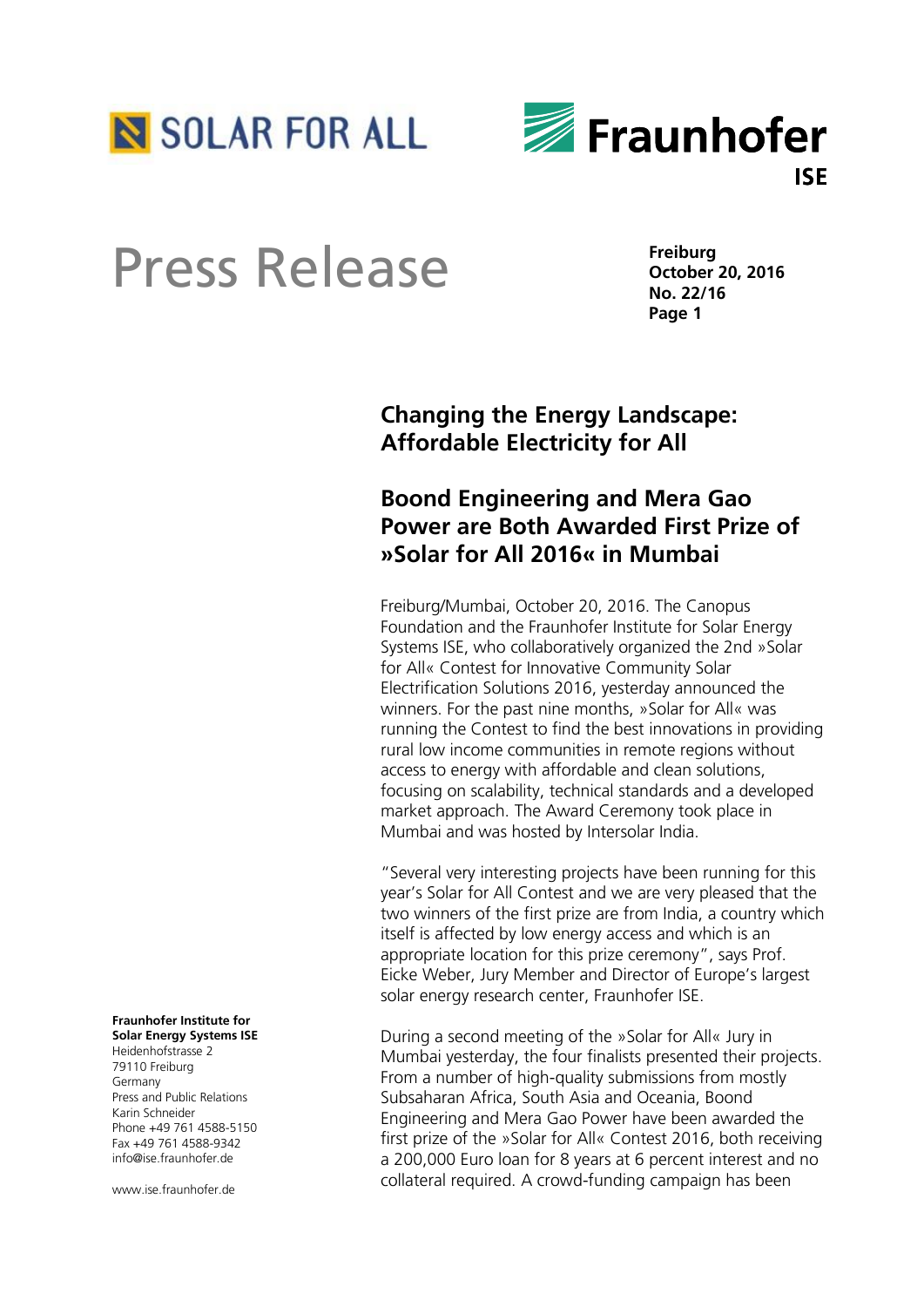**Freiburg October 20, 2016 No. 22/16 Page 2**

launched by bettervest GmbH to raise the prize money on www.bettervest.com. Marilyn Heib, Co-Founder at bettervest, is impressed: "Every finalist we saw today is a winner, because they do the basework for change in the world. Today we have decided to award two outstanding companies with the first prize."

Devergy receives a Special Prize of 10,000 Euros from the Siemens Stiftung and a membership offer for Siemens' international support program "empowering people.Network". Rolf Huber, Director at the Siemens Stiftung, says: "Devergy convinced us through their holistic model including technical, financial and social impact goals"

Village Infrastructure Angels has been offered coaching with bettervest for the possibility to enter a crowdfunding campaign on their platform.

## **More information on the winners**

First prize winner Boond Engineering and Development (P) Ltd. from India has developed an innovative pre-paid metering technology for HVDC Solar Micro-grids which has the potential to play a transformative role in ensuring affordable energy access for all. It already has provided clean energy solutions to more than 25.000 institutions – including schools, healthcare clinics, banks, and others. [www.boond.net](http://www.boond.net/)

First prize winner Mera Gao Power, also from India, have designed a low-cost micro grid and business model able to serve poor households with life-changing power for \$2 per month while generating a payback period of under 3 years on each investment.

## [www.meragaopower.com](http://www.meragaopower.com/)

Devergy East Africa Ltd, who received the special prize from the Siemens Stiftung, is a social energy services company that provides low-income, off-grid communities in emerging

#### **Fraunhofer Institute for Solar Energy Systems ISE**

Heidenhofstrasse 2 79110 Freiburg Germany Press and Public Relations Karin Schneider Phone +49 761 4588-5150 Fax +49 761 4588-9342 info@ise.fraunhofer.de

www.jse.fraunhofer.de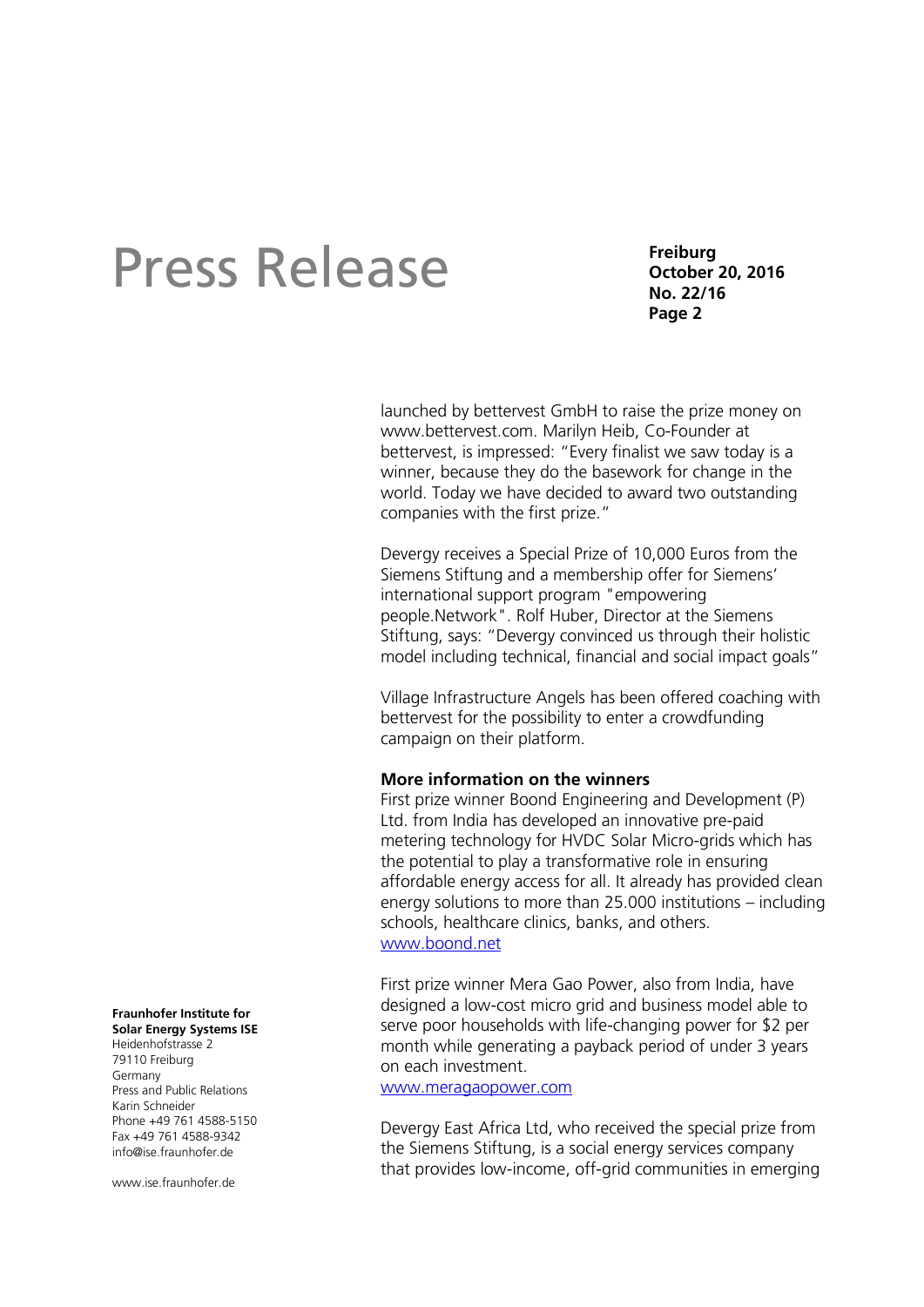**Freiburg October 20, 2016 No. 22/16 Page 3**

markets with modern access to electricity. [www.devergy.com](http://www.devergy.com/)

Village Infrastructure Angels who have been offered coaching with bettervest, connect investors to 3-5 year leasepurchase micro-infrastructure projects that use daytime solar power for daytime productive use like value-adding and labor-saving community-scale solar mills. [www.villageinfrastructure.org](http://www.villageinfrastructure.org/)

### **Winner of Short Video Contest 2016**

For the first time, in 2016 also a Short Video Contest »Showcasing Community Solar Electrification Solutions« was awarded. The winner is Boond Engineering and Development (P) Ltd. from India who is also one of the first prize winners. The video was shown during the award ceremony of the »Solar for All« Contest 2016.

»Solar for All« is a global initiative to make significant advances in the goal of making solar energy affordable to the 1.1 billion people on this planet without access to electricity. [www.sfa-pv.org](http://www.sfa-pv.org/)

**Press release and photo**: [www.ise.fraunhofer.de](https://www.ise.fraunhofer.de/en/)

### **Contact Fraunhofer ISE**

Georg Bopp Phone +49 761 4588-5281 [georg.bopp@ise.fraunhofer.de](mailto:georg.bopp@ise.fraunhofer.de)

### **Contact Canopus Foundation**

Julia Heller M.Sc. Phone +49 761 2020172 [JHeller@canopusfund.org](mailto:JHeller@canopusfund.org)

**Fraunhofer Institute for Solar Energy Systems ISE**

Heidenhofstrasse 2 79110 Freiburg Germany Press and Public Relations Karin Schneider Phone +49 761 4588-5150 Fax +49 761 4588-9342 info@ise.fraunhofer.de

www.jse.fraunhofer.de